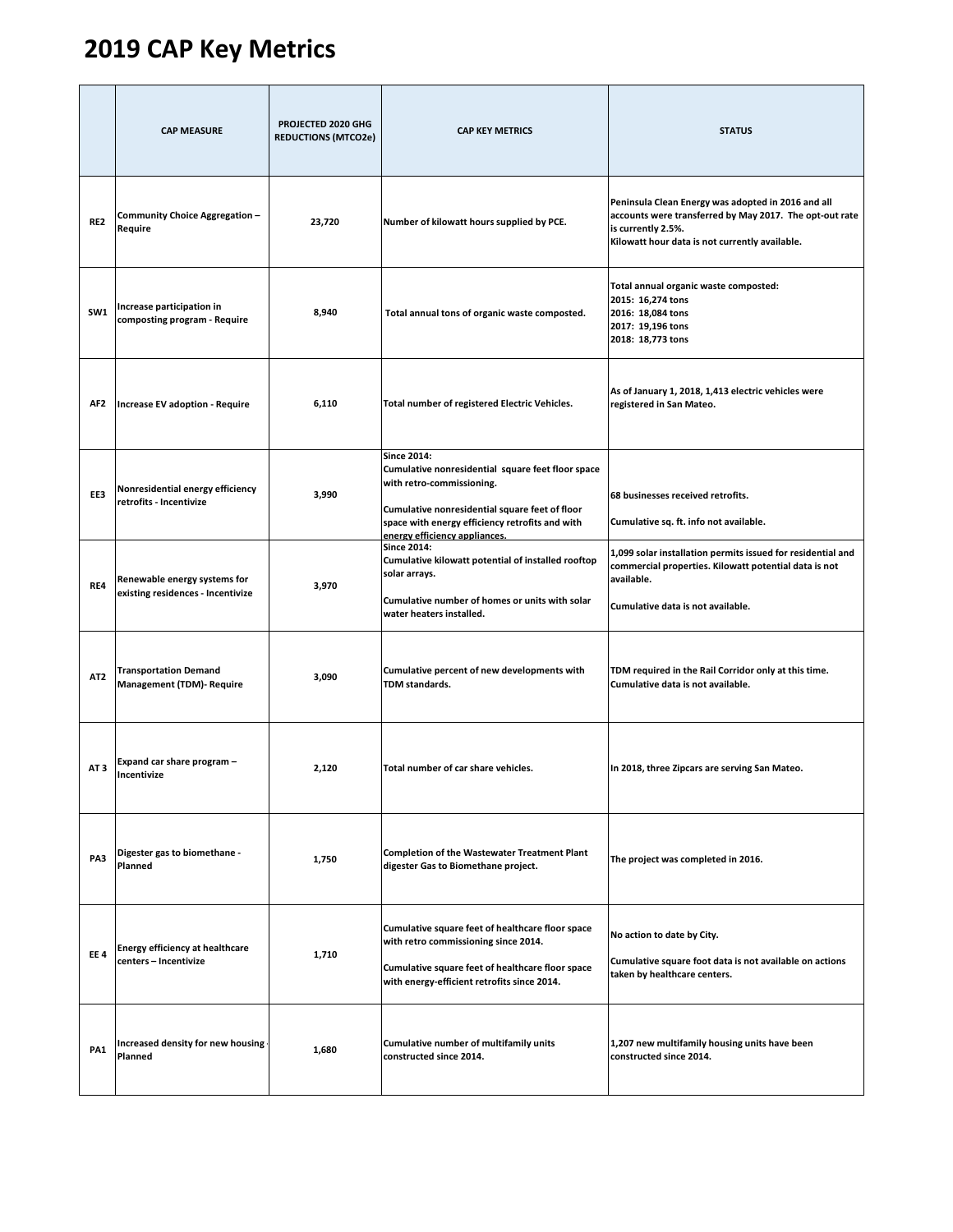|                 | <b>CAP MEASURE</b>                                                                             | PROJECTED 2020 GHG<br><b>REDUCTIONS (MTCO2e)</b> | <b>CAP KEY METRICS</b>                                                                                                                                                                   | <b>STATUS</b>                                                                                                                                                                                                                                                                     |
|-----------------|------------------------------------------------------------------------------------------------|--------------------------------------------------|------------------------------------------------------------------------------------------------------------------------------------------------------------------------------------------|-----------------------------------------------------------------------------------------------------------------------------------------------------------------------------------------------------------------------------------------------------------------------------------|
| PA5             | <b>Downtown Parking Management</b><br>Plan Implementation - Planned                            | 1,570                                            | Implementation of parking rate increases as<br>proposed by the Downtown Parking Management<br>Plan.                                                                                      | Higher parking rates went into effect in July 2015 and<br>increased again in July 2018.                                                                                                                                                                                           |
| AT 4            | Increase bicycle mode share -<br>Incentivize                                                   | 660                                              | 2005.                                                                                                                                                                                    | Cumulative number of miles of new bike lanes since New bike lanes built since 2005 include: 6 miles of Class I,<br>18 miles of Class II, and 20 miles of Class III.                                                                                                               |
| EE 2            | Residential energy efficiency<br>renter-occupied retrofits-<br>Incentivize                     | 650                                              | <b>Since 2014:</b><br>Cumulative number of homes or units with energy-<br>efficient retrofits.<br>Cumulative number of homes or units retrofitted<br>with energy-efficient appliances.   | 905 multi-family units completed energy efficiency<br>retrofits.<br>No data is available on the number of homes retrofitted<br>with energy-efficient appliances.                                                                                                                  |
| RE 6            | Renewable energy systems for<br>existing nonresidential buildings -<br>Incentivize             | 560                                              | <b>Since 2014:</b><br>Cumulative kilowatt potential of installed rooftop<br>solar arrays.<br>Cumulative nonresidential square feet of floor<br>space with solar water heaters installed. | 1,099 solar installation permits issued for residential and<br>commercial properties. Kilowatt potential data is not<br>available.<br>No data is available on solar water heater installations.                                                                                   |
| RE 1            | <b>Expanded options to purchase</b><br>renewable electricity from other<br>sources - Encourage | 500                                              | Number of kilowatt hours supplied by PG&E Green<br>Tariff or related program.                                                                                                            | No action planned due to implementation of RE2 -<br><b>Community Choice Aggregation.</b>                                                                                                                                                                                          |
| EE 1            | Residential energy efficiency<br>owner-occupied retrofits-<br>Encourage                        | 440                                              | <b>Since 2014:</b><br>Cumulative number of homes or units with energy-<br>efficiency retrofits.<br>Cumulative number of homes or units retrofitted<br>with energy-efficient appliances.  | 96 homes received rebates for energy-efficiency retrofits.<br>No data is available on the number of homes retrofitted<br>with energy-efficient appliances.                                                                                                                        |
| PA <sub>2</sub> | <b>LED bulbs for remaining</b><br>streetlights - Planned                                       | 370                                              | Percent of streetlights converted to LED bulbs.                                                                                                                                          | 80% of the City's street lights have been converted to LED<br>bulbs.                                                                                                                                                                                                              |
| EE <sub>5</sub> | Residential energy education and<br>low-cost retrofits - Encourage                             | 230                                              | Is the City providing a comprehensive home energy<br>education and outreach program?                                                                                                     | The City partners with El Concilio and the HomeIntel<br>program to implement this measure. 574 rental units<br>received audits and low-cost direct install retrofits<br>through El Concilio since 2015. There were 77 HomeIntel<br>energy audit registrations since October 2017. |
| PA4             | <b>County Health Building solar</b><br>installation - Planned                                  | 200                                              | Kilowatt potential of the solar panel array installed<br>at the County Health Building.                                                                                                  | The County completed a 1 megawatt solar installation in<br>2015.                                                                                                                                                                                                                  |
| RE <sub>3</sub> | Renewable energy systems for<br>new residences - Require                                       | 140                                              | <b>Since 2014:</b><br>Cumulative kilowatt potential of installed rooftop<br>solar arrays.<br>Cumulative number of homes or units with solar<br>water heaters installed.                  | The City adopted a building code mandating renewable<br>energy sustems for all new residences in 2016 that went<br>into effect in 2017. Kilowatt potential data is not<br>available.<br>Cumulative data is not available.                                                         |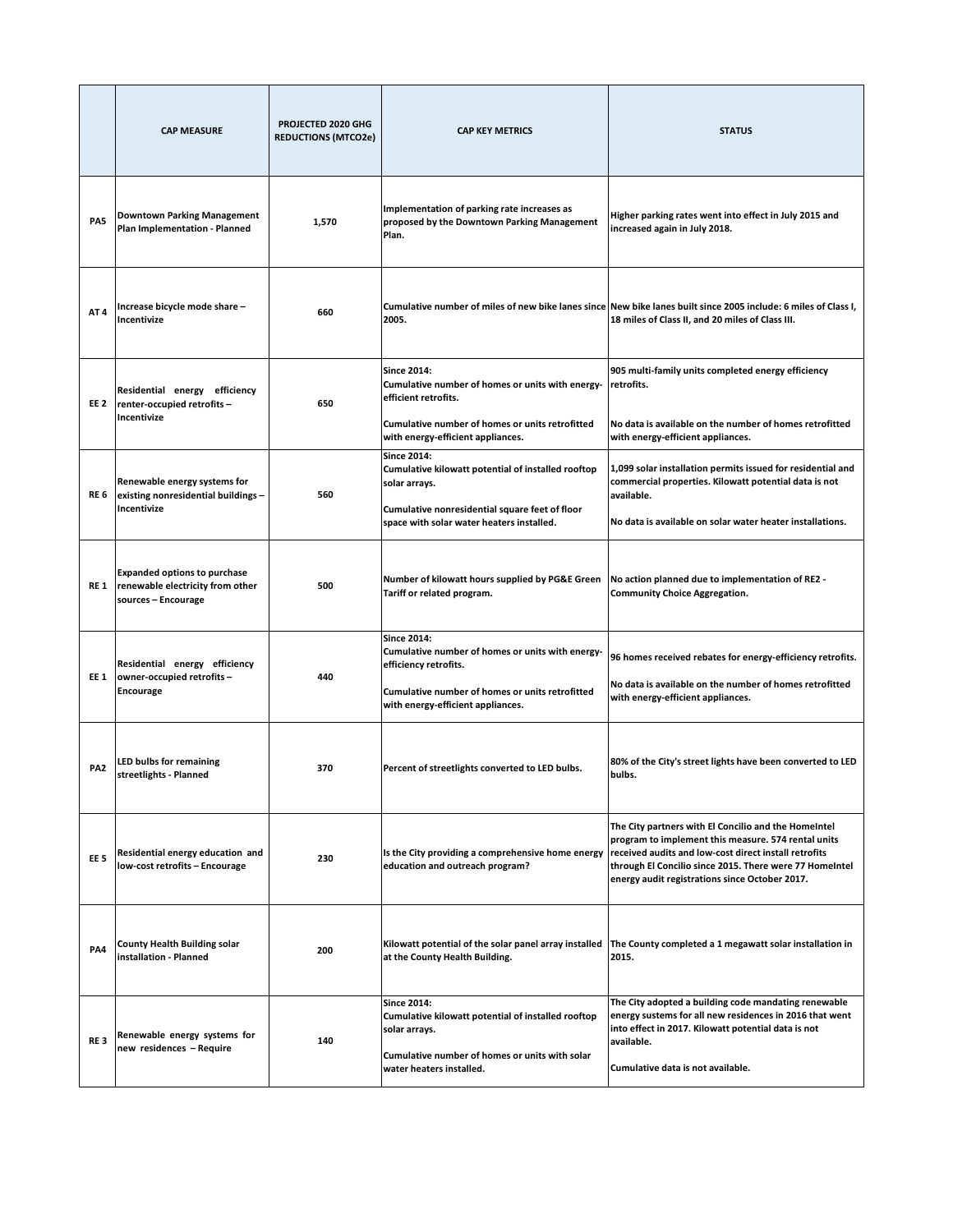|                 | <b>CAP MEASURE</b>                                                        | PROJECTED 2020 GHG<br><b>REDUCTIONS (MTCO2e)</b> | <b>CAP KEY METRICS</b>                                                                                                                                                                   | <b>STATUS</b>                                                                                                                                                                                                                       |
|-----------------|---------------------------------------------------------------------------|--------------------------------------------------|------------------------------------------------------------------------------------------------------------------------------------------------------------------------------------------|-------------------------------------------------------------------------------------------------------------------------------------------------------------------------------------------------------------------------------------|
| RE 5            | Renewable energy systems for<br>new nonresidential buildings -<br>Require | 130                                              | <b>Since 2014:</b><br>Cumulative kilowatt potential of installed rooftop<br>solar arrays.<br>Cumulative nonresidential square feet of floor<br>space with solar water heaters installed. | The City adopted a building code mandating renewable<br>energy systems for new nonresidential buildings in 2016<br>that went into effect in 2017. Kilowatt potential data is<br>not available.<br>Cumulative data is not available. |
| EE 6            | Nonresidential energy<br>education and low-cost retrofits<br>- Encourage  | 70                                               | Is the City providing a comprehensive business<br>energy education and outreach program?                                                                                                 | The City did extensive outreach for the Energy Efficiency<br>Upgrades for Small Business Program in 2015. 68<br>businesses completed retrofits through the program as a<br>result of this outreach.                                 |
| AT 1            | <b>Public shuttles - Encourage</b>                                        | 50                                               | Total number of annual Caltrain shuttle riders.                                                                                                                                          | Annual shuttle ridership 2015: 63,395<br>Annual shuttle ridership 2016: 56,343<br>Annual shuttle ridership 2017: 55,038<br>Annual shuttle ridership 2018: 58,944                                                                    |
| AF <sub>1</sub> | Public EV charging stations -<br>Require                                  | 40                                               | Total number of public electric vehicle charging<br>stations.                                                                                                                            | The City installed a total of 18 Level 2 Chargers and 2 DC<br>Fast Chargers on City property.<br>Other public chargers available in City:<br>102 chargers at 21 locations                                                           |
| OR <sub>1</sub> | Alternative fuel lawn and<br>garden equipment - Encourage                 | 40                                               | Cumulative number of lawn mowers traded in for<br>electric models.                                                                                                                       | The Parks and Recreation Department began testing<br>electric gardening equipment at select locations in 2018.                                                                                                                      |
| OR <sub>2</sub> | Alternative fuel construction<br>equipment - Encourage                    | 30                                               | Annual percent of construction projects using at<br>least 25% alternative-fueled equipment                                                                                               | No action to date.                                                                                                                                                                                                                  |
| <b>WW1</b>      | Water efficiency retrofits for<br>existing buildings - Incentivize        | 20                                               | Cumulative number of homes with water efficiency<br>upgrades                                                                                                                             | No action to date.                                                                                                                                                                                                                  |
| ME <sub>2</sub> | <b>Energy efficiency at existing City</b><br>buildings - Incentivize      | 0                                                | None - supportive measure                                                                                                                                                                | Municipal energy efficiency upgrades began in August<br>2018 will continue through 2020 through the PG&E<br><b>Sustainable Solutions Turnkey contract.</b>                                                                          |
| AT <sub>5</sub> | Increase pedestrian mode share -<br>Require                               | 0                                                | None - supportive measure                                                                                                                                                                | Work in progress through the Safe Routes to School<br>Program.                                                                                                                                                                      |
| <b>WW2</b>      | Water-efficient landscaping-<br>Require                                   | $\mathbf 0$                                      | None - supportive measure                                                                                                                                                                | Water Efficient Landscape Ordinance adopted.                                                                                                                                                                                        |